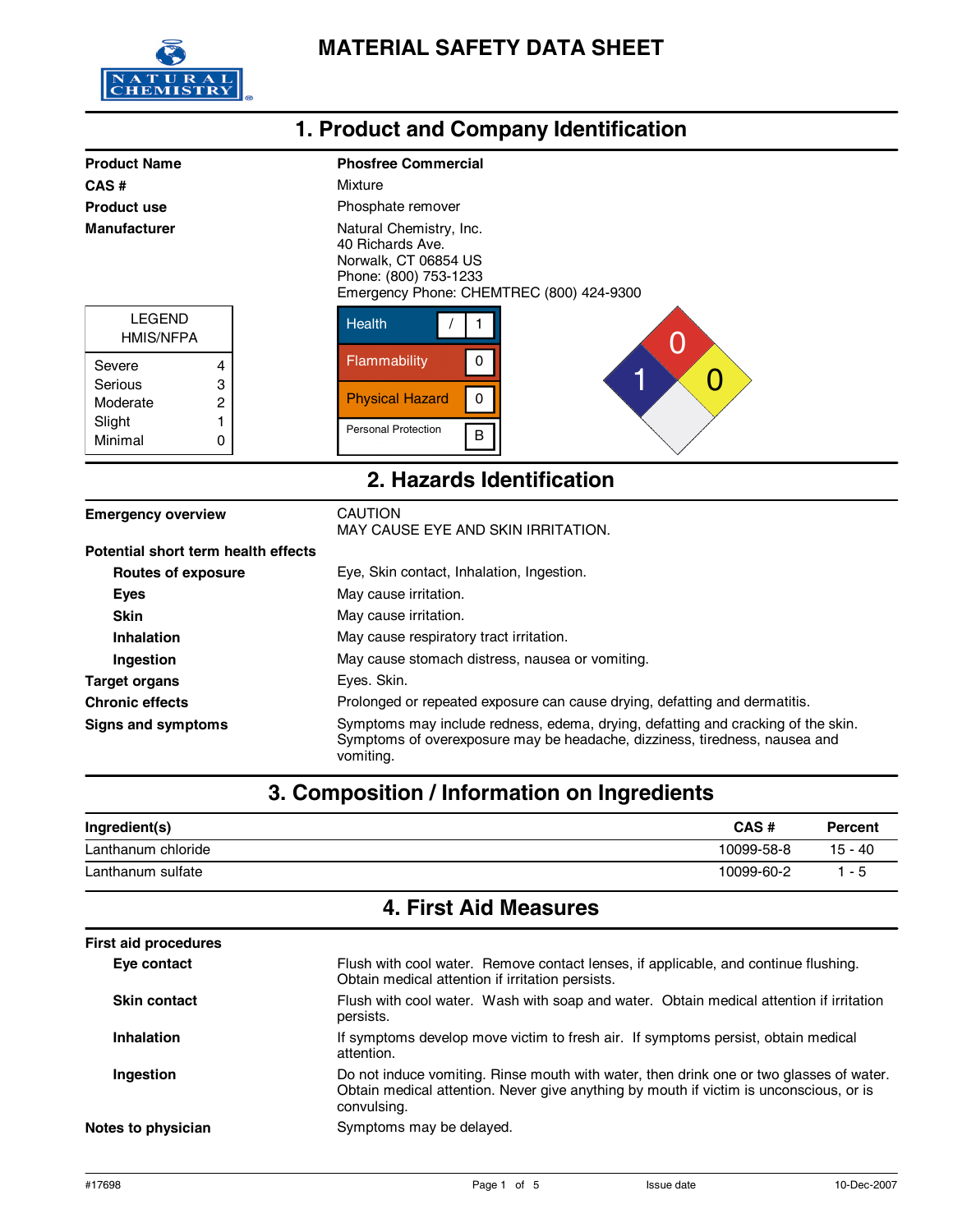General advice **If you feel unwell, seek medical advice (show the label where possible). Ensure that** medical personnel are aware of the material(s) involved, and take precautions to protect themselves. Show this safety data sheet to the doctor in attendance. Avoid contact with eyes and skin. Keep out of reach of children.

| <b>Flammable properties</b>                     | Not flammable by WHMIS/OSHA criteria.                                                                                                                                                                                                                                                                                                                    |  |  |
|-------------------------------------------------|----------------------------------------------------------------------------------------------------------------------------------------------------------------------------------------------------------------------------------------------------------------------------------------------------------------------------------------------------------|--|--|
| <b>Extinguishing media</b>                      |                                                                                                                                                                                                                                                                                                                                                          |  |  |
| Suitable extinguishing media                    | Treat for surrounding material.                                                                                                                                                                                                                                                                                                                          |  |  |
| Unsuitable extinguishing media Not available    |                                                                                                                                                                                                                                                                                                                                                          |  |  |
| <b>Protection of firefighters</b>               |                                                                                                                                                                                                                                                                                                                                                          |  |  |
| Specific hazards arising from<br>the chemical   | Not available                                                                                                                                                                                                                                                                                                                                            |  |  |
| <b>Protective equipment for</b><br>firefighters | Firefighters should wear full protective clothing including self contained breathing<br>apparatus.                                                                                                                                                                                                                                                       |  |  |
| <b>Hazardous combustion products</b>            | May include and are not limited to: Oxides of sulphur. Hydrogen chloride.                                                                                                                                                                                                                                                                                |  |  |
| <b>Explosion data</b>                           |                                                                                                                                                                                                                                                                                                                                                          |  |  |
| Sensitivity to mechanical<br>impact             | Not available                                                                                                                                                                                                                                                                                                                                            |  |  |
| Sensitivity to static discharge                 | Not available                                                                                                                                                                                                                                                                                                                                            |  |  |
|                                                 | 6. Accidental Release Measures                                                                                                                                                                                                                                                                                                                           |  |  |
| <b>Personal precautions</b>                     | Keep unnecessary personnel away. Do not touch or walk through spilled material. Do<br>not touch damaged containers or spilled material unless wearing appropriate protective<br>clothing. Keep people away from and upwind of spill/leak.                                                                                                                |  |  |
| <b>Methods for containment</b>                  | Stop leak if you can do so without risk. Prevent entry into waterways, sewers,<br>basements or confined areas.                                                                                                                                                                                                                                           |  |  |
| Methods for cleaning up                         | Before attempting clean up, refer to hazard data given above. Small spills may be<br>absorbed with non-reactive absorbent and placed in suitable, covered, labelled<br>containers. Prevent large spills from entering sewers or waterways. Contact emergency<br>services and supplier for advice. Never return spills in original containers for re-use. |  |  |
|                                                 | 7. Handling and Storage                                                                                                                                                                                                                                                                                                                                  |  |  |
|                                                 |                                                                                                                                                                                                                                                                                                                                                          |  |  |
| Handling                                        | Use good industrial hygiene practices in handling this material.                                                                                                                                                                                                                                                                                         |  |  |

#### **5. Fire Fighting Measures**

# **8. Exposure Controls / Personal Protection**

| <b>Exposure limits</b>        |                                                                                    |  |
|-------------------------------|------------------------------------------------------------------------------------|--|
| Ingredient(s)                 | <b>Exposure Limits</b>                                                             |  |
| Lanthanum chloride            | <b>ACGIH-TLV</b>                                                                   |  |
|                               | Not established                                                                    |  |
|                               | <b>OSHA-PEL</b>                                                                    |  |
|                               | Not established                                                                    |  |
| Lanthanum sulfate             | <b>ACGIH-TLV</b>                                                                   |  |
|                               | Not established                                                                    |  |
|                               | <b>OSHA-PEL</b>                                                                    |  |
|                               | Not established                                                                    |  |
| <b>Engineering controls</b>   | General ventilation normally adequate.                                             |  |
| Personal protective equipment |                                                                                    |  |
| Eye / face protection         | Wear safety glasses with side shields.                                             |  |
| <b>Hand protection</b>        | Rubber gloves. Confirm with a reputable supplier first.                            |  |
| Skin and body protection      | As required by employer code.                                                      |  |
| <b>Respiratory protection</b> | Where exposure guideline levels may be exceeded, use an approved NIOSH respirator. |  |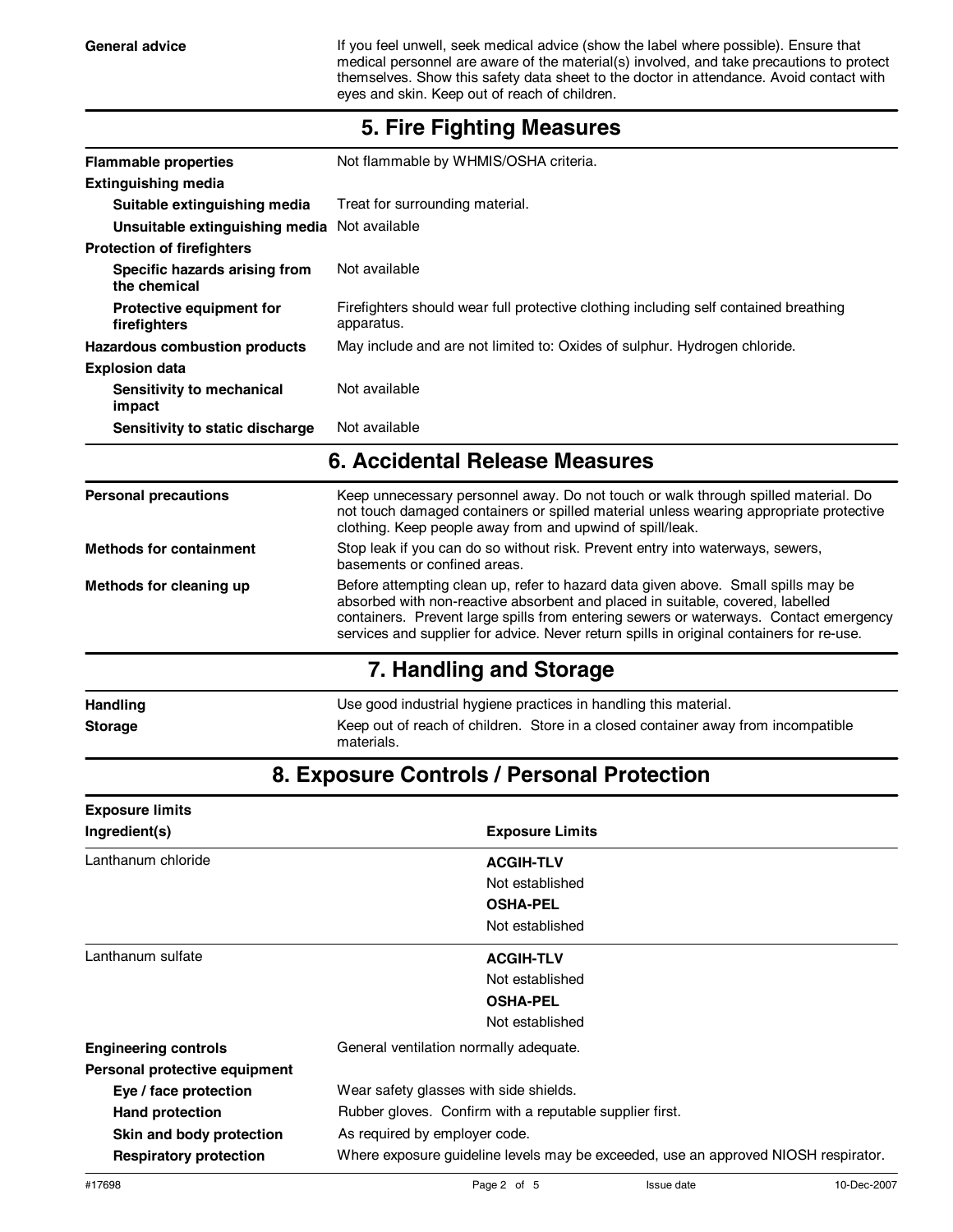**General hygiene considerations** Handle in accordance with good industrial hygiene and safety practice. When using do not eat or drink. Wash hands before breaks and immediately after handling the product.

| Appearance                                        | Skim milk when shaken    |
|---------------------------------------------------|--------------------------|
| Color                                             | White                    |
| Form                                              | Liquid                   |
| Odor                                              | musty                    |
| <b>Odor threshold</b>                             | Not available            |
| <b>Physical state</b>                             | Liquid containing solids |
| pH                                                | $2.1 - 2.3$              |
| <b>Melting point</b>                              | Not available            |
| <b>Freezing point</b>                             | Not available            |
| <b>Boiling point</b>                              | Not available            |
| <b>Flash point</b>                                | Not available            |
| <b>Evaporation rate</b>                           | Not available            |
| Flammability limits in air, lower, %<br>by volume | Not available            |
| Flammability limits in air, upper, %<br>by volume | Not available            |
| Vapor pressure                                    | Not available            |
| Vapor density                                     | Not available            |
| <b>Specific gravity</b>                           | $1.2 - 1.3$              |
| <b>Relative density</b>                           | $10.3 - 10.8$            |
| <b>Octanol/water coefficient</b>                  | Not available            |
| Solubility (H2O)                                  | Complete                 |
| <b>Auto-ignition temperature</b>                  | Not available            |
| VOC (Weight %)                                    | Not available            |
| <b>Viscosity</b>                                  | Not available            |
| <b>Percent volatile</b>                           | Not available            |
|                                                   |                          |

#### **9. Physical & Chemical Properties**

### **10. Chemical Stability & Reactivity Information**

| <b>Chemical stability</b>          | Stable under recommended storage conditions.                                                               |
|------------------------------------|------------------------------------------------------------------------------------------------------------|
| <b>Conditions to avoid</b>         | Do not mix with other chemicals.                                                                           |
| Incompatible materials             | Caustics.                                                                                                  |
|                                    | Hazardous decomposition products May include and are not limited to: Oxides of sulphur. Hydrogen chloride. |
| Possibility of hazardous reactions | Hazardous polymerization does not occur.                                                                   |

# **11. Toxicological Information**

| <b>Component analysis - LC50</b>      |                                         |                     |
|---------------------------------------|-----------------------------------------|---------------------|
| Ingredient(s)                         |                                         | <b>LC50</b>         |
| Lanthanum chloride                    |                                         | Not available       |
| Lanthanum sulfate                     |                                         | Not available       |
| <b>Component analysis - Oral LD50</b> |                                         |                     |
| Ingredient(s)                         |                                         | <b>LD50</b>         |
| Lanthanum chloride                    |                                         | 4184 mg/kg rat      |
| Lanthanum sulfate                     |                                         | 4991.0001 mg/kg rat |
| <b>Effects of acute exposure</b>      |                                         |                     |
| Eye                                   | May cause irritation.                   |                     |
| <b>Skin</b>                           | May cause irritation.                   |                     |
| Inhalation                            | May cause respiratory tract irritation. |                     |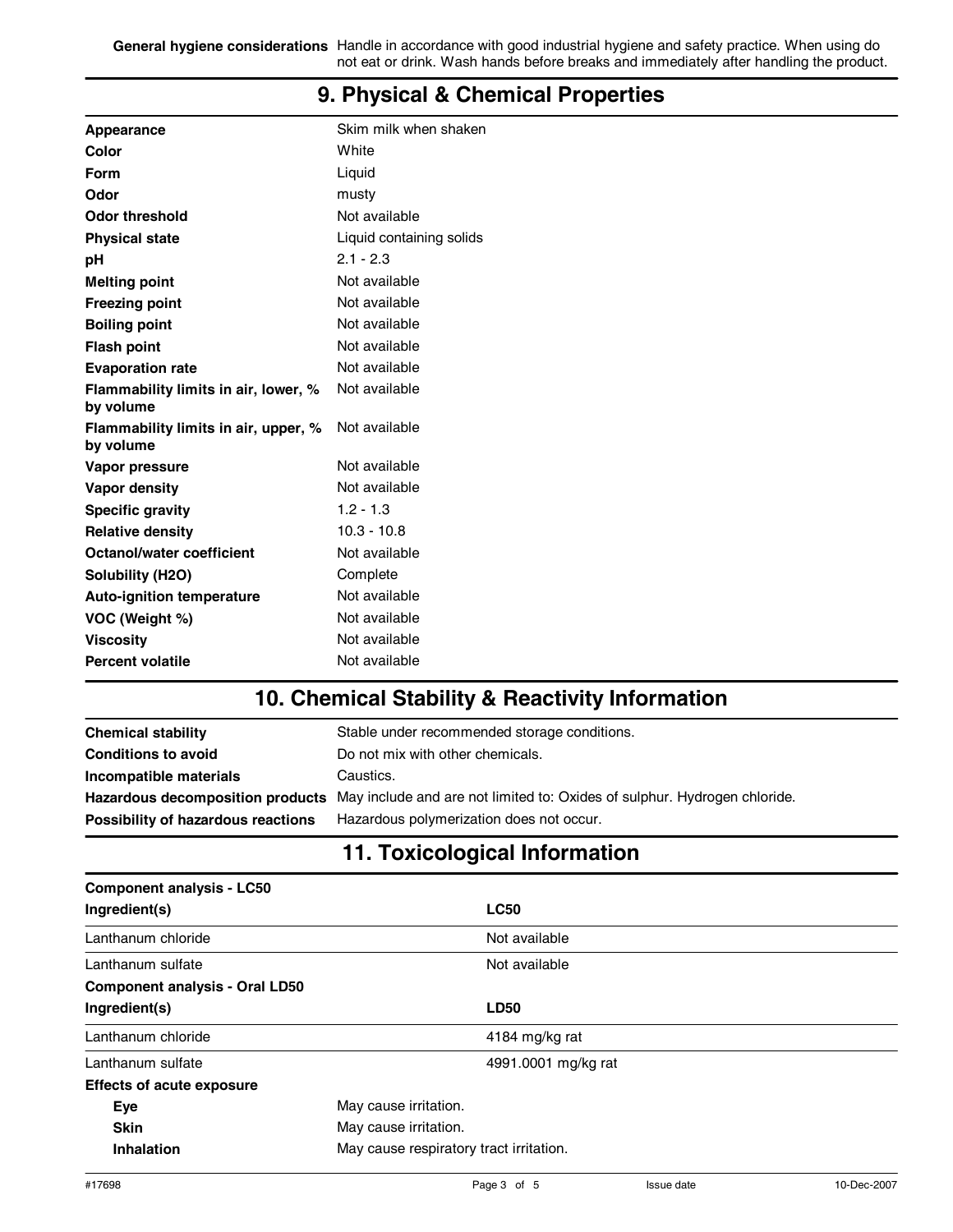| Ingestion                                                   | May cause stomach distress, nausea or vomiting.                                                                                                                                                                        |  |  |  |  |
|-------------------------------------------------------------|------------------------------------------------------------------------------------------------------------------------------------------------------------------------------------------------------------------------|--|--|--|--|
| <b>Sensitization</b>                                        | Non-hazardous by WHMIS/OSHA criteria.<br>Non-hazardous by WHMIS/OSHA criteria.                                                                                                                                         |  |  |  |  |
| <b>Chronic effects</b>                                      | Non-hazardous by WHMIS/OSHA criteria.<br>Non-hazardous by WHMIS/OSHA criteria.                                                                                                                                         |  |  |  |  |
| Carcinogenicity                                             |                                                                                                                                                                                                                        |  |  |  |  |
| <b>Mutagenicity</b>                                         |                                                                                                                                                                                                                        |  |  |  |  |
| <b>Reproductive effects</b>                                 | Non-hazardous by WHMIS/OSHA criteria.                                                                                                                                                                                  |  |  |  |  |
| <b>Teratogenicity</b>                                       | Non-hazardous by WHMIS/OSHA criteria.                                                                                                                                                                                  |  |  |  |  |
|                                                             | 12. Ecological Information                                                                                                                                                                                             |  |  |  |  |
| <b>Ecotoxicity</b>                                          | This product has not been tested.                                                                                                                                                                                      |  |  |  |  |
| <b>Environmental effects</b>                                | Not available                                                                                                                                                                                                          |  |  |  |  |
| <b>Aquatic toxicity</b>                                     | Not available                                                                                                                                                                                                          |  |  |  |  |
| Persistence / degradability                                 | Not available                                                                                                                                                                                                          |  |  |  |  |
| <b>Bioaccumulation / accumulation</b>                       | Not available                                                                                                                                                                                                          |  |  |  |  |
| <b>Partition coefficient</b>                                | Not available                                                                                                                                                                                                          |  |  |  |  |
| Mobility in environmental media                             | Not available                                                                                                                                                                                                          |  |  |  |  |
| <b>Chemical fate information</b>                            | Not available                                                                                                                                                                                                          |  |  |  |  |
|                                                             | <b>13. Disposal Considerations</b>                                                                                                                                                                                     |  |  |  |  |
| <b>Waste codes</b>                                          | Not available                                                                                                                                                                                                          |  |  |  |  |
| <b>Disposal instructions</b>                                | Dispose in accordance with all applicable regulations.                                                                                                                                                                 |  |  |  |  |
| Waste from residues / unused<br>products                    | Not available                                                                                                                                                                                                          |  |  |  |  |
| <b>Contaminated packaging</b>                               | Not available                                                                                                                                                                                                          |  |  |  |  |
|                                                             | <b>14. Transport Information</b>                                                                                                                                                                                       |  |  |  |  |
| <b>Department of Transportation (DOT)</b>                   |                                                                                                                                                                                                                        |  |  |  |  |
| Not regulated as dangerous goods.                           |                                                                                                                                                                                                                        |  |  |  |  |
| <b>Transportation of Dangerous Goods (TDG)</b>              |                                                                                                                                                                                                                        |  |  |  |  |
| Not regulated as dangerous goods.                           |                                                                                                                                                                                                                        |  |  |  |  |
|                                                             | 15. Regulatory Information                                                                                                                                                                                             |  |  |  |  |
| <b>Canadian federal regulations</b>                         | This product has been classified in accordance with the hazard criteria of the Controlled<br>Products Regulations and the MSDS contains all the information required by the<br><b>Controlled Products Regulations.</b> |  |  |  |  |
| <b>US Federal regulations</b>                               | This product is a "Hazardous Chemical" as defined by the OSHA Hazard<br>Communication Standard, 29 CFR 1910.1200.<br>All components are on the U.S. EPA TSCA Inventory List.                                           |  |  |  |  |
| <b>Occupational Safety and Health Administration (OSHA)</b> |                                                                                                                                                                                                                        |  |  |  |  |
| 29 CFR 1910.1200 hazardous<br>chemical                      | Yes                                                                                                                                                                                                                    |  |  |  |  |
| Superfund Amendments and Reauthorization Act of 1986 (SARA) |                                                                                                                                                                                                                        |  |  |  |  |
| <b>Hazard categories</b>                                    | Immediate Hazard - Yes<br>Delayed Hazard - No<br>Fire Hazard - No<br>Pressure Hazard - No<br>Reactivity Hazard - No                                                                                                    |  |  |  |  |
| Section 302 extremely<br>hazardous substance                | No                                                                                                                                                                                                                     |  |  |  |  |
| Section 311 hazardous chemical Yes                          |                                                                                                                                                                                                                        |  |  |  |  |
| <b>Clean Air Act (CAA)</b>                                  | Not available                                                                                                                                                                                                          |  |  |  |  |
| <b>Clean Water Act (CWA)</b>                                | Not available                                                                                                                                                                                                          |  |  |  |  |